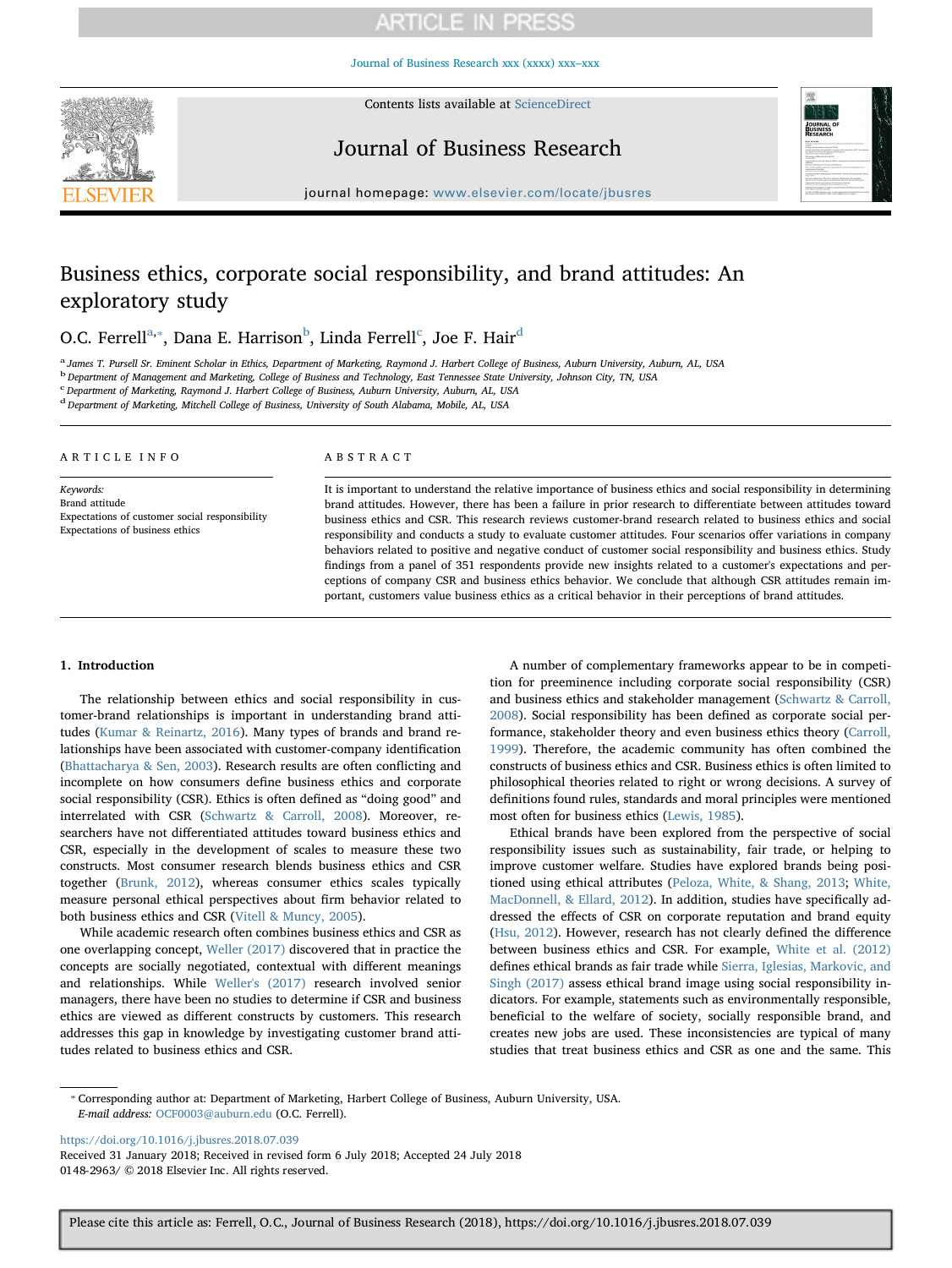research represents an initial effort to assess if there is a difference between business ethics and CSR as they relate to brand attitudes.

Previous research has identified consumer responses to unethical consumption and unethical organization behavior [\(Bian, Wang, Smith,](#page-9-3) [& Yannopoulou, 2016](#page-9-3); [Lindenmeier, Schleer, & Pricl, 2012\)](#page-10-9). For example, research has examined individual values and brand attitudes, but the focus is primarily on moral philosophies or values that guide individual behavior [\(Brunk, 2010](#page-9-4)). Very little research has focused on organizational behavior, business ethics and CSR from a customer perspective ([Keller & Lehmann, 2006](#page-10-10)). Thus, there is a need to explore the relationship between business ethics, CSR, branding and organizational behavior. Specifically, we will focus on the business ethics and CSR issues related to decision-making and behavior of the organization. Examining this descriptive approach to general customer expectations toward how a company should act (CSR, ethics behavior), will guide a deeper understanding of attitudes toward the brand when the firm engages in either positive or negative behavior.

Business ethics [\(Ferrell, Crittenden, Ferrell, & Crittenden, 2013\)](#page-9-5) and social responsibility can be evaluated from both a normative and descriptive perspective. Descriptive or positive perspectives describe, explain, and/or predict that a phenomenon exists [\(Hunt, 1991\)](#page-10-11). Normative perspectives explain what ought to be in evaluating and improving ethics [\(Laczniak & Kennedy, 2011\)](#page-10-12). Business ethics from a normative perspective relates to principles, values, and norms for organizational decisions. From a descriptive perspective, business ethics in an organization refers to codes, standards of conduct, and compliance systems and typically relate to decisions that can be judged right or wrong by customers. Therefore, ethical decision-making is typically associated with internal organizational decisions by individuals or social units about appropriate conduct. These decisions can impact internal stakeholders and external stakeholders.

CSR from a normative perspective focuses on values and principles for fulfilling economic, legal, ethical, and philanthropic responsibilities ([Carroll, 1991](#page-9-6)). Therefore, CSR issues are associated with evaluations of concepts such as social issues, sustainability, consumer protection, corporate governance, legal, and regulatory ([Ferrell, Fraedrich, &](#page-9-7) [Ferrell, 2017\)](#page-9-7). From a descriptive perspective, social responsibility issues can be legalized through laws and regulations. CSR activities can be observed from a descriptive perspective. Therefore, social responsibility is associated with positive or negative impact on stakeholders. Organizational leaders can make decisions about how to deal with stakeholders which have both CSR and ethical outcomes. In this research we define the difference between these two concepts based on how business ethics and CSR (perceived by customers) relate to brand attitudes. We use the artifacts of business ethics and CSR observations, structure and decisions to develop our research approach.

The purpose of this research is to determine the relative importance of business ethics and CSR in determining brand attitudes. Four scenarios [\(Fig. 2](#page-5-0)) measure different company behaviors that identify (1) negative business ethics and negative social responsibility, (2) negative business ethics and positive social responsibility, (3) positive social responsibility and positive business ethics, and (4) positive business ethics and negative social responsibility. This unique contribution collectively examines both CSR and business ethics where brand attitudes can be evaluated relative to both constructs.

The following contributions of this research relate to improving and understanding the importance of business ethics and CSR in customerbrand relationships.

- (1) Independent measures of general consumer expectations of business ethics and CSR are extended from prior scales.
- (2) Consumer expectations of business ethics and social responsibility are used to evaluate both negative and positive firm behavior.

First, we review the literature covering past research and knowledge about consumer-brand relationships. Next, we specify hypotheses and a

conceptual model, followed by the methodology and statistical analysis. The results provide critical findings related to a customer's expectations of company CSR and business ethics behavior involving different scenarios. The relationship of business ethics and CSR in developing brand attitudes provides strategic guidance for brand management. The prioritization of business ethics vs. CSR in determining brand attitudes provides new insights for future research.

## 2. Review of literature

There is significant research evaluating business ethics and CSR in terms of definitions and the relationship to brand attitudes. While much of the scholarly work on business ethics and CSR definitions is conflicting, there is agreement that business ethics relates more to individual and social unit decision making and CSR relates more to the impact on stakeholders. While business ethics and CSR are usually defined as interrelated in research related to brand attitudes, positive behavior or stakeholder outcomes are supportive of positive brand attitudes [\(Brunk, 2012](#page-9-1)).

## 2.1. Business ethics and CSR form a descriptive perspective

There is evidence that practitioners and academic researchers have different perspectives on the relationship of business ethics and CSR. Research on how practitioners implement these constructs provides important insights and descriptive understanding of business ethics and CSR in practice. Using communities of practice theoretical perspective provides insights that are important to understanding business ethics and CSR activities in the context of a business organization. Using interviews with senior managers found that business ethics and CSR have only informal relationships and diverse meaning in practice [\(Weller,](#page-10-3) [2017\)](#page-10-3). This is in contrast to many academic scholars interpreting business ethics and CSR as similar and interrelated ([Fassin, Van](#page-9-8) [Rossem, & Buelens, 2011](#page-9-8)).

[Fisher's \(2004\)](#page-9-9) review of textbooks across the management and business ethics disciplines found that in many that the two constructs are the same, just applied to different levels of analysis. [Davidson and](#page-9-10) Griffi[n \(2000\)](#page-9-10) and [Joyner and Payne \(2002\)](#page-10-13) explicitly state that the two constructs are the same thing. To compound the confusion, [Carroll](#page-9-6) [\(1991\)](#page-9-6) states that business ethics is one part of CSR or vice-versa. Finally [Epstein \(1987\)](#page-9-11) argues that business ethics and CSR are related but distinct. In the academic community there is no clear resolution about the relationships of business ethics and CSR.

To state that the definitions of business ethics and CSR have been widely discussed and resolved would not be correct. Our research is the first to explore the definitions of business ethics and CSR from a descriptive customer perspective. Comparing our findings with [Weller's](#page-10-3) [\(2017\)](#page-10-3) findings from senior manager should bring new insights on how the constructs are viewed by two key stakeholders outside the academic community. [Weller \(2017\)](#page-10-3) concludes that managers believe "CSR is a part of business ethics and reject those that believe business ethics and CSR are interchangeable" (p 20). Boundaries exist in organizations between business ethics and CSR activities. Distinct communities exist with few formal organizational and only a few informal relationships. Our research answers [Weller's](#page-10-3) (2017) call for more research to explore the relationship between business ethics and CSR, both conceptually and in practice. Customer perceptions of these two constructs makes a significant contribution to advancing knowledge related to improved understanding of how the two constructs contribute to value and stakeholder satisfaction. If managers and customers can draw distinction between the two constructs then academic scholars need to reexamine their belief that the constructs are interchangeable.

#### 2.2. Business ethics and CSR relationship to brand attitudes

Existing research on relationship business ethics and CSR related to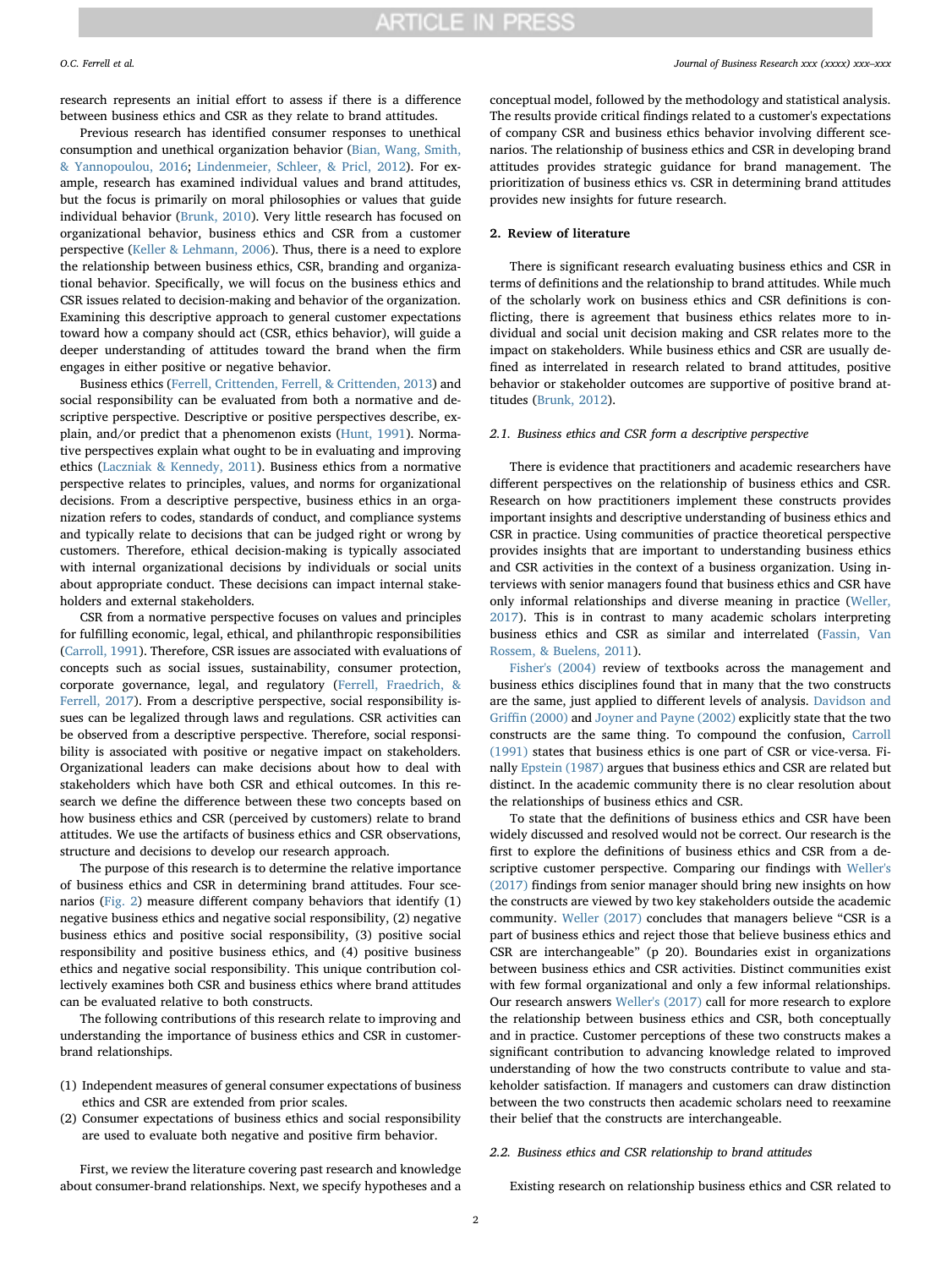brands is based on several different perspectives. First, there is research about attitudes toward ethical products ([Peloza et al., 2013\)](#page-10-5) and ethical consumption ([Davies & Gutsche, 2016\)](#page-9-12). This stream of research can examine the preference for brands that are promoted through appeals to social responsibility and business ethics. To date, most research about ethical brands is associated with social responsibility ([White](#page-10-6) [et al., 2012\)](#page-10-6). Ethical brands are usually identified as doing something good for society or the consumer such as, organic ingredients, fair trade, or in some way addressing the needs and desires of stakeholders.

[Fan \(2005\)](#page-9-13) defines an ethical brand as promoting the public good with attributes such as honesty, integrity, quality, respect, and accountability. Results are mixed in assessing the impact of ethical brand perceptions. [Peloza et al. \(2013\)](#page-10-5) found that ethical product attributes are not as important as product performance. [Singh, Iglesias, and](#page-10-14) [Batista-Foguet \(2012\)](#page-10-14) found that perceived ethicality of a brand has a positive effect on brand trust, and in turn brand trust is positively related to brand loyalty. The consumer perceived ethicality (CPE) scale ([Brunk, 2012](#page-9-1)) is mainly based on CSR items and used to measure consumer perceptions of an ethical brand.

[Muncy and Vitell \(1992\)](#page-10-15) and [Vitell and Muncy \(1992\)](#page-10-16) developed a consumer ethics scale to evaluate consumer attitudes toward ethical misconduct. This scale was updated by [Vitell and Muncy \(2005\)](#page-10-2) to address additional consumer attitudes toward issues such as buying counterfeit goods, recycling, and doing the right thing. Numerous studies have used this scale, but it is about consumers exhibiting ethical attitudes, not business ethics or CSR of firm behavior related to the brand.

Another stream of research focuses on customer brand perspectives of business ethics as they relate to company/brand perceptions. This research evaluates positive ethical behavior or ethical transgressions ([Cohn, 2010\)](#page-9-14). Moderating factors that may influence emotions, reasoning, and judgments in consumer-brand relationships has been explored, but not in the context of determining the impact of business ethics vs. social responsibility in making judgments about brand relationships [\(Schwartz, 2016\)](#page-10-17).

Brand misconduct research focuses on negative brand actions ([Trump, 2014\)](#page-10-18). Brand misconduct is associated with negative consequences in brand attitudes and repurchase intentions ([Huber,](#page-10-19) [Vollhardt, Matthes, & Vogel, 2010](#page-10-19)) and brand behavior related to satisfaction has a positive impact of brand attitude. [Hsiao, Shen, and Chao](#page-10-20) [\(2015\)](#page-10-20) found that brand misconduct displayed a lower response on marketing relationships. In addition, communications such as advertising can be effective in mitigating the negative impact of brand misconduct. There is adequate evidence that measuring negative vs. positive conduct related to business ethics and CSR will have an impact on brand attitudes.

A widely used scale to measure consumer perceived ethicality (CPE) of a company or brand does not provide a clear distinction between social responsibility and ethics [\(Brunk, 2012](#page-9-1)). Scale indicators include law, social responsibility, and being a good company. The scale does not clearly define behaviors that evaluate ethical decision making in an organization. The ethical attitude questions are associated with applying one's personal moral philosophies of deontology and teleology, in most cases to CSR activities. The scale is based on being a market actor, being socially responsible, avoiding damaging behavior, and evaluating positive vs negative consequences ([Brunk, 2012](#page-9-1)). Furthermore, the scale does not relate to specific organizational ethical behaviors, such as codes of ethics, deception, fairness, transparency, and avoiding bribery, etc.

There are a number of other issues related to the CPE scale. The 36 unethical behaviors are from 20 participants in the United Kingdom and Germany. These countries rank high in business ethics conduct and with so few respondents, it is questionable whether the participants are aware of the many important business ethics issues ([Shea, 2010\)](#page-10-21). In addition, as [Brunk \(2012\)](#page-9-1) points out "nothing is known about the meaning the consumer ascribes to the term 'ethical'." Finally, [Brunk](#page-9-1)

[\(2012\)](#page-9-1) described being ethical as being socially responsible, and concluded "being ethical is almost synonymous to abiding by the law."

This research examines consumer attitudes toward organizational artifacts in business ethics and CSR identifying artifacts in organizational behavior not customer normative evaluations related to personal philosophies. [Brunk \(2012\)](#page-9-1) concludes that consumers are not able to use their own knowledge to differentiate between business ethics and CSR. Therefore, we identify behavioral artifacts related to ethical decision making and CSR activities to develop measures of business ethics and CSR. We use the artifacts of how business ethics and CSR are implemented and outcomes in practice to determine if customers differentiate the constructs.

#### 3. Conceptual framework

An artifact approach is used to identify and differentiate business ethics and social responsibility. The [National Business Ethics Survey](#page-10-22) [\(2018\)](#page-10-22) identifies ethical decisions related to risk areas and issues that are typical for U.S. employees. Similarly, the Ethics Compliance Officer Association (ECOA) identifies ethical decision making topics at their annual program. These two sources provide artifacts for refining scale items on topics that organizations typically face in making ethical decisions.

To extend measures used in current research, stakeholder issues associated with social issues, corporate governance, consumer protection, philanthropy, legal responsibilities, sustainability, and employee well-being from a stakeholder's perspective were identified ([Ferrell](#page-9-7) [et al., 2017](#page-9-7)). These issues are well documented and relate more to artifacts or outcomes of decision making. The items selected for business ethics represent decisions that could be made by individuals or social units about right or wrong behavior, and the CSR items relate to stakeholder concerns about negative or positive impacts on stakeholders.

Academic research typically view business ethics and social responsibility as a generalized concept of doing good, doing the right thing, or from positive or negative outcomes perspective. This research is a conceptualization of business ethics and social responsibility as independent constructs from a customer perspective based on documented artifacts from business outcomes.

Four scenarios were developed with each scenario consisting of both business ethics and CSR components. The scenarios were based on real world organizations that had both positive and negative outcomes from their business conduct and CSR activities. The scenarios disguise the real organizations but recognize that both positive and negative possibilities exist as outcomes for activities. Respondents could use their judgement or perceptions to evaluate the behavior. The hypotheses were developed to measure reactions to positive and negative behavior or outcomes in the scenarios. The scenarios require a response to perceptions of business ethics and CSR behavior as positive or negative. Each scenario facilitates comparison of both business ethics and CSR behavior.

#### 4. Hypothesis development

The hypotheses were developed based on a review of research which establishes that negative and positive brand attitudes can develop based on observations related to business ethics or CSR ([Folkes &](#page-9-15) [Kamins, 1999;](#page-9-15) [Becker-Olsen, Cudmore, & Hill, 2006\)](#page-9-16). In addition, it has been found that attitudes can be negative or positive. Negative behavior can be more important to customers than positive behavior [\(Rivers &](#page-10-23) [Sanford, 2018](#page-10-23)). Customers can have a deep emotional involvement with brands and can be seen as congruent or connected as a part of or a relationship with themselves ([MacInnis & Folkes, 2017\)](#page-10-24). Therefore customer's expectations of how a company should act (business ethics and CSR), and the perception of a company's positive or negative behavior can affect attitude toward the brand. While previous research establishes relationships between business ethics and CSR as a single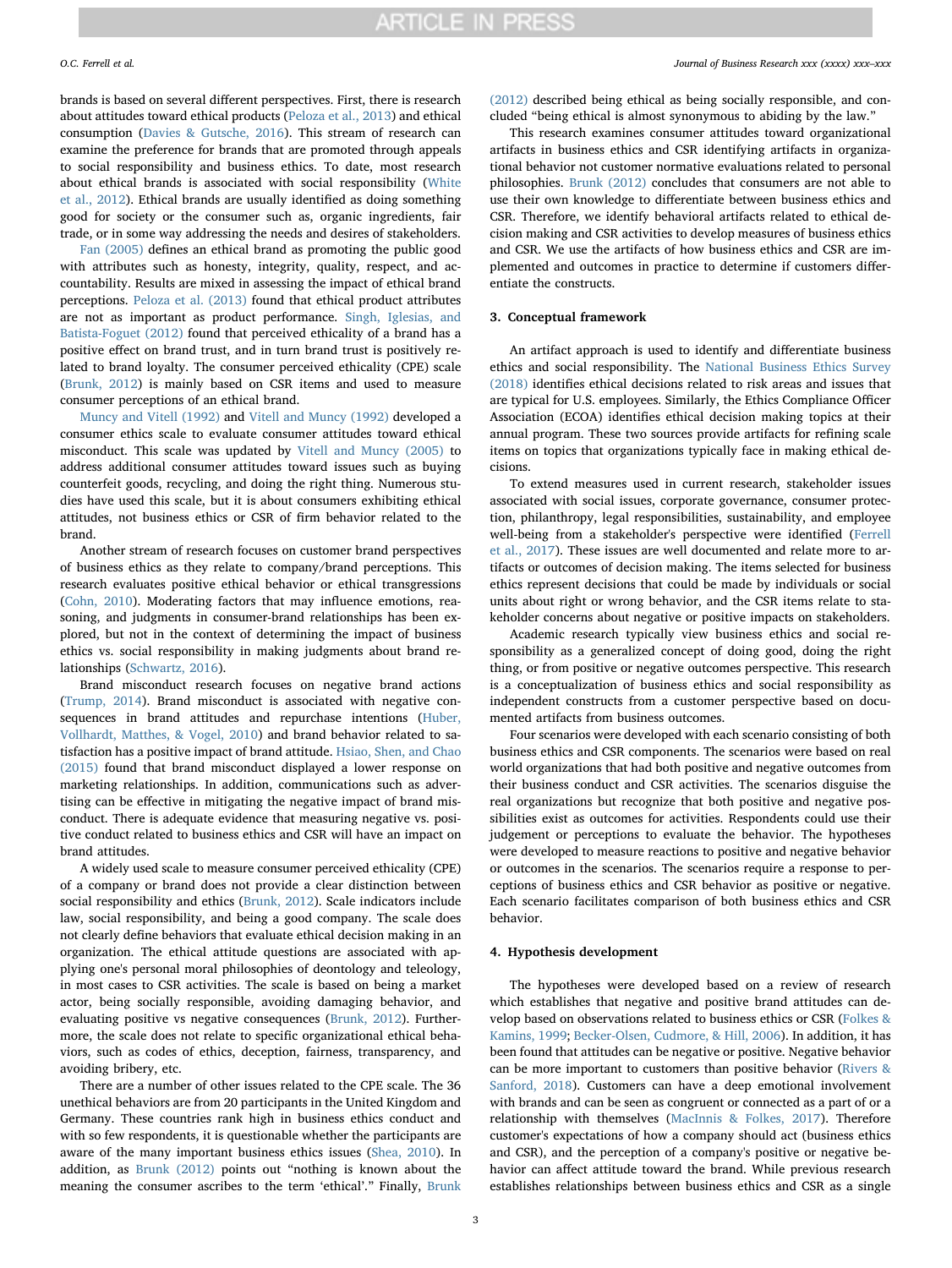construct our hypotheses are unique in that they evaluate business ethics and CSR as distinct constructs.

Customers maintain personally held expectations toward companies CSR and business ethics practices. Preconceived attitudes of how companies should act have the potential to impact the customer's perception of a company's actual behavior. [Hypotheses 1](#page-3-0)–4 examine the extent that personally held attitudes toward CSR or business ethics are positive or negative CSR or business ethics behavior.

[Hypothesis 1](#page-3-0) is based on previous research that expectations of CSR will have a positive effect when the company's behavior is positive ([Kang & Hustvedt, 2014](#page-10-25)). On the other hand, there should be a less favorable effect when there is negative CSR or a combination of negative CSR or business ethics behavior. When CSR and business ethics scales are combined, attitudes are strongly influenced either positively or negatively by customer response to company behaviors [\(Brunk,](#page-9-4) [2010\)](#page-9-4).

[Hypothesis 2](#page-3-1) is based on the research that would suggest positive CSR behavior would have an effect on perceived positive business ethics behavior but less favorable effect with any combination of negative business ethics or CSR behavior. This is supported by multiple attribute attitude models that indicate there is considerable potential to change values consumers attached to brands [\(Lutz, 1975](#page-10-26)).

Hypotheses 3 and [4](#page-3-2) follow the same logic as [H1 and H2](#page-3-0) as it relates to business ethics. Positive business ethics as a distinct construct will have a positive effect on perceived CSR Negative combinations of business ethics and CSR will have a negative effect on business ethics. This again is based on constructs that combine business ethics and CSR ([Vitell & Muncy, 2005\)](#page-10-2). [H4](#page-3-2) is parallel to [H1](#page-3-0) related to CSR but examines whether expectations of business ethics will have a positive effect on perceived business ethics behavior. Any negative combination of business ethics and CSR will have a less favorable effect. The following hypotheses examine the extent that personally held attitudes toward CSR (business ethics) has on a company's CSR (business ethics) in the midst of positive or negative CSR (business ethics) behavior. Accordingly, we anticipate that:

#### Customer expectations of CSR

<span id="page-3-0"></span>H1. A customer's expectation of CSR will have a positive effect on perceived CSR behavior when the company's behavior is positive but will have a less favorable effect when the company presents any negative combination of CSR or ethics behavior.

<span id="page-3-1"></span>H2. A customer's expectation of CSR will have a positive effect on perceived business ethics behavior when the company's behavior is positive but will have a less favorable effect when the company presents any negative combination of CSR or ethics behavior.

#### Customer expectations of business ethics

<span id="page-3-4"></span>H3. A customer's expectation of business ethics will have a positive effect on perceived CSR behavior when the company's behavior is positive but will have a less favorable effect when the company presents any negative combination of CSR or ethics behavior.

<span id="page-3-2"></span>H4. A customer's expectation of business ethics will have a positive effect on perceived business ethics behavior when the company's behavior is positive but will have a less favorable effect when the company presents any negative combination of CSR or ethics behavior.

[H5 and H6](#page-3-3) are parallel and straight forward to determine whether CSR (business ethics) behavior will have an effect on the brand. A company's questionable behavior often causes negative consumer perceptions which in turn damage the brand and weaken a company's reputation [\(Brunk, 2010\)](#page-9-4). These results have been found in a number of studies where CSR ([Anguinis & Glavas, 2012;](#page-9-17) [Bhattacharya & Sen,](#page-9-0) [2003\)](#page-9-0) and business ethics are expected to have an effect toward the brand ([Fan, 2005](#page-9-13); [Peloza et al., 2013](#page-10-5); [Trump, 2014\)](#page-10-18). Therefore, we

expect that:

The role of a company's CSR and ethical behavior in brand attitudes

<span id="page-3-3"></span>H5. A customer's response to the perception of a company's CSR behavior will have an effect on their attitude toward the brand.

<span id="page-3-5"></span>H6. A customer's response to the perception of a company's business ethics behavior will have an effect on their attitude toward the brand.

#### 4.1. Scenarios

Although companies are fictitious, scenarios were based upon authentic occurrences of CSR and business ethics behavior [\(Fig. 2\)](#page-5-0). Following development of the scenarios, pre-study interviews were conducted with college students to examine whether the situations were realistic [\(Dabholkar & Bagozzi, 2002](#page-9-18); [Groza, Pronschinske, & Walker,](#page-10-27) [2011;](#page-10-27) [Hess, Ganesan, & Klein, 2003](#page-10-28); [Vlachos, Tsamakos, Vrechopoulos,](#page-10-29) [& Avramidis, 2009](#page-10-29)), the magnitude of the scenarios were fairly consistent and the perceptions of each scenario direction (e.g., positive, negative) were appropriately identified. [Appendix A](#page-9-19) provides the four scenarios.

This study consists of evaluating the impact of consumer attitudes toward corporate social responsibility and ethical behavior through four different scenarios, with each scenario representing a fictitious brand. The first scenario illustrated positive corporate social responsibility and ethical behavior. The second scenario described negative corporate social responsibility and ethical behavior. The third scenario characterized a brand that exhibited negative corporate social responsibility but positive ethical behavior. Finally, the fourth scenario revealed a brand that portrayed positive corporate social responsibility but negative ethical behavior. Respondents evaluated the behavior of only a single brand.

#### 4.2. Measures

The scales used in this study were adapted from existing ones while others, general expectations toward a company's corporate social responsibility and ethical behavior, were extensions from prior scales. The scales measuring the consumer's general expectations of a company's CSR and business ethics were based upon established, theoretical conceptualizations and then extended from prior research ([Choi & La,](#page-9-20) [2013;](#page-9-20) [Creyer, 1997;](#page-9-21) Hess [et al., 2003](#page-10-28); [Kang & Hustvedt, 2014](#page-10-25); [Skarmeas & Leonidou, 2013;](#page-10-30) [Vlachos et al., 2009](#page-10-29)). Brand attitude was measured on a 10 pt. scale using 4 items adapted from [Wagner, Lutz,](#page-10-31) [and Weitz \(2009\)](#page-10-31). Perceived response to the brand's corporate social responsibility and ethical behavior, as presented in each scenario, was measured on a 10 pt. scale with single items adapted from [Grappi,](#page-10-32) [Romani, and Bagozzi \(2013\)](#page-10-32). All constructs contained a minimum of three items, with the exception of questions on perceived response to CSR and ethical behavior, which were measured using a single item from previous research evaluating a company's behavior [\(Grappi et al.,](#page-10-32) [2013\)](#page-10-32). For a complete list of items, see [Table 1](#page-4-0).

### 4.3. Data collection and sampling

A pilot study of 48 consumers was conducted to identify any confusion with the survey instrument. Following minor revisions to the instrument, the final questionnaire was administered through use of a Qualtrics panel. Participants consisted of consumers over the age of 18 years old and located within the United States. In total, the sample consisted of 400 respondents. Following the examination of data, removal of outliers and straight liners, the useable sample size was 351 respondents and can be described as follows: 76% females, 24% males, 31.3% between the ages of 18–35, 23.6% between the ages of 36–51, 37.3% between the ages of 52–70 and 7.7% were > 70 years old, 8.8%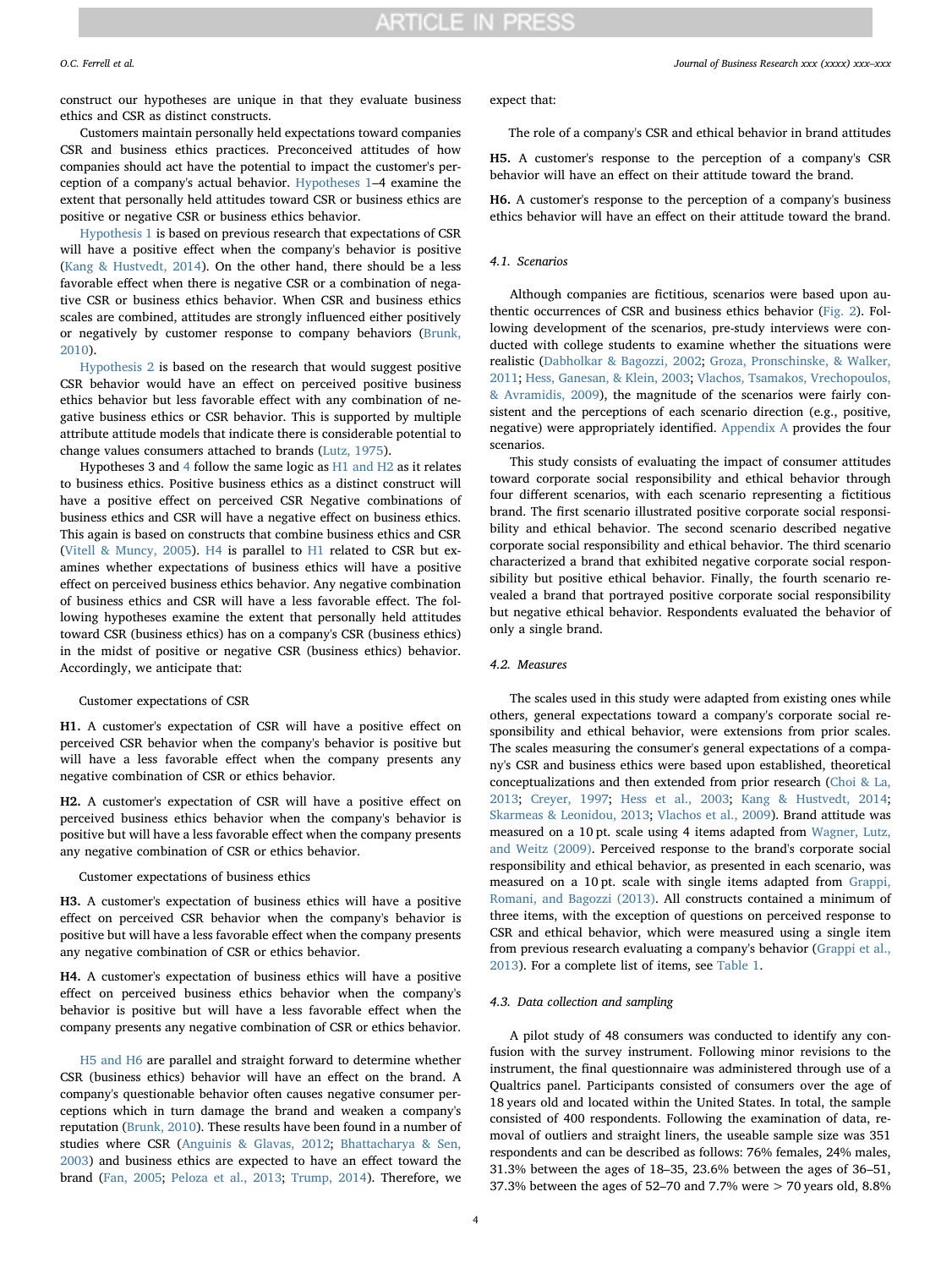#### <span id="page-4-0"></span>Table 1 Outer loadings.

|                                                                                                         | Scenario 1 | Scenario 2 | Scenario 3 | Scenario 4 |
|---------------------------------------------------------------------------------------------------------|------------|------------|------------|------------|
| General perception of CSR                                                                               |            |            |            |            |
| I believe companies should                                                                              |            |            |            |            |
| Support their communities                                                                               | 0.843      | 0.790      | 0.563      | 0.719      |
| Support employee diversity                                                                              | 0.816      | 0.736      | 0.845      | 0.806      |
| Contribute to solving social issues                                                                     | 0.780      | 0.733      | 0.841      | 0.669      |
| Support employee inclusion                                                                              | 0.849      | 0.822      | 0.881      | 0.776      |
| Provide adequate benefits to employees                                                                  | 0.812      | 0.820      | 0.618      | 0.846      |
| Make charitable contributions                                                                           | 0.823      | 0.782      | 0.666      | 0.734      |
| Provide fair return to investors                                                                        | 0.741      | 0.813      | 0.582      | 0.748      |
| Address social issues                                                                                   | 0.752      | 0.755      | 0.710      | 0.685      |
| Incorporate sustainability information for all stakeholders                                             | 0.801      | 0.799      | 0.721      | 0.845      |
| General perception of business ethics                                                                   |            |            |            |            |
| Companies should have a code of ethics                                                                  | 0.898      | 0.888      | 0.760      | 0.913      |
| I believe companies should not engage in bribery                                                        | 0.861      | 0.809      | 0.728      | 0.752      |
| companies should not be involved in communication that deceives facts                                   | 0.780      | 0.786      | 0.655      | 0.776      |
| I do not want to do business with companies that damage customers                                       | 0.931      | 0.915      | 0.848      | 0.894      |
| I feel that it is important for companies to be transparent in engaging stakeholders                    | 0.877      | 0.770      | 0.643      | 0.872      |
| I do not want to do business with companies that deceive customers                                      | 0.899      | 0.937      | 0.736      | 0.821      |
| Managers should avoid conflicts of interest by not advancing their own interests over those of the firm | 0.774      | 0.894      | 0.687      | 0.671      |
| I feel that it is important for companies to be honest in engaging stakeholders                         | 0.915      | 0.891      | 0.741      | 0.894      |
| Response to CSR behavior                                                                                |            |            |            |            |
| Ethics please rate (company in the scenario) on their ethical behavior.                                 | 1.000      | 1.000      | 1.000      | 1.000      |
| Response to business ethics behavior                                                                    |            |            |            |            |
| The company (represented in the scenario) is undoubtedly socially responsible.                          | 1.000      | 1.000      | 1.000      | 1.000      |
| Brand attitude                                                                                          |            |            |            |            |
| In general, my feelings toward (company represented in the scenario) are ________.                      |            |            |            |            |
| Very unfavorable-very favorable                                                                         | 0.983      | 0.981      | 0.986      | 0.985      |
| Very bad-very good                                                                                      | 0.970      | 0.993      | 0.988      | 0.987      |
| Very unpleasant-very pleasant                                                                           | 0.980      | 0.977      | 0.988      | 0.983      |
|                                                                                                         |            |            |            |            |

reported an income of < \$10,000, 45.2% earned \$10,000–\$39,000, 38.5% earned \$40,000–\$99,999, and 7.4% earned > \$100,000.

Responses to exogenous and endogenous constructs were collected using a single questionnaire. To minimize the likelihood of common methods variance (CMV), the questionnaire followed guidelines recommended by Podsakoff[, MacKenzie, Lee, and Podsako](#page-10-33)ff (2003). To assess the presence of CMV we applied Harmon's single factor method that has been deemed a good measure of CMV ([Babin, Gri](#page-9-22)ffin, & Hair, [2016;](#page-9-22) [Fuller, Simmering, Atinc, Atinc, & Babin, 2016](#page-9-23)). This test indicated the variance did not exhibit common methods bias.

#### 5. Analysis and results

### 5.1. Method of analysis

The SmartPLS 3 software ([Ringle, Wende, & Becker, 2015](#page-10-34)) was used for analysis. PLS-SEM is widely accepted across disciplines as a robust technique [\(Hair, Sarstedt, Hopkins, & Kuppelwieser, 2014;](#page-10-35) [Hair,](#page-10-36) [Sarstedt, Pieper, & Ringle, 2012;](#page-10-36) [Hair, Sarstedt, Ringle, & Mena, 2012](#page-10-37)). PLS-SEM is most appropriate in studies where theory is underdeveloped and prediction and explanation of endogenous constructs is the primary objective ([Hair, Hollingsworth, Randolph, & Chong, 2017;](#page-10-38) [Hair, Ringle,](#page-10-39) [& Sarstedt, 2011;](#page-10-39) [Hair, Sarstedt, Ringle, & Gudergan, 2018\)](#page-10-40). Since this study focuses on prediction, PLS-SEM is the appropriate choice for analysis [\(Hair, Matthews, Matthews, & Sarstedt, 2017](#page-10-41)).

Measurement and structural models were examined separately for each of the four scenarios. Outer loadings in scenarios 1 and 2 exceed 0.70 and are significant, while in scenarios 2 and 3 several items were below 0.70 but still met recommended guidelines [\(Hair, Black, Babin, &](#page-10-42) [Anderson, 2019](#page-10-42); [Hair, Hult, Ringle, & Sarstedt, 2017](#page-10-43)). Composite reliability and average variance extracted exceeded recommended guidelines [\(Hair et al., 2019\)](#page-10-42) for all groups. Thus, convergent validity was demonstrated ([Henseler, Ringle, & Sarstedt, 2015](#page-10-44)).

Discriminant validity was evaluated based upon recommended

guidelines [\(Hair, Hult, et al., 2017](#page-10-43)). Following the [Fornell and Larcker](#page-9-24) [\(1981\)](#page-9-24) criteria, the square roots of the AVEs for the five constructs were higher than the interconstruct correlations. The HTMT approach for assessing discriminant validity was also examined, and construct correlation values were all below 0.90 [\(Hair, Hult, et al., 2017;](#page-10-43) [Henseler](#page-10-44) [et al., 2015;](#page-10-44) [Hair, Hult, et al., 2017\)](#page-10-43), providing further support for discriminant validity [\(Henseler et al., 2015](#page-10-44)).

#### 5.2. Hypothesis testing

The following section examines the hypothesized relationships ([Fig. 1](#page-5-1)). The results are reported and evaluated by examining critical relationships to understand how a consumer's general expectations of both CSR and business ethics impacts brand attitudes within different scenarios. In general, [Hypotheses 1](#page-3-0) and [2](#page-3-1) examine the impact of a consumer's expectations of a company's CSR with consumers perceptions of the actual company's CSR and ethical behavior. [Hypotheses 3](#page-3-4) and [4](#page-3-2) explores the impact of a consumer's expectations of a company's business ethics and the consumer's perceptions of the company's actual CSR and ethics behavior. Finally, [Hypotheses 5](#page-3-3) and [6](#page-3-5) investigates the impact of the customer's response to the actual company's CSR and ethical behavior and brand attitude.

In scenario 1 ( $+$ CSR $/$ +BE), [Hypotheses 1](#page-3-0) and [2](#page-3-1) (see [Table 2\)](#page-6-0) propose that general customer expectations of CSR exhibit a positive effect on the perception of a brand's CSR and business ethics behavior when a company's overall behavior is positive. In settings where the company portrays positive CSR and business ethics simultaneously, the company meets the customer expectations and they respond positively in their perception. The path relationship between CSR expectations and the actual perception of a brand's CSR behavior is positive and significant ( $\beta = 0.263$ ;  $p \le 0.10$ ). Therefore, [H1,](#page-3-0) scenario 1 is supported. Contrary to the hypothesized relationship, however, the path between the customer's expectations of CSR and perception of the actual brand's business ethics behavior is not supported (β = 0.084;  $p > .10$ ).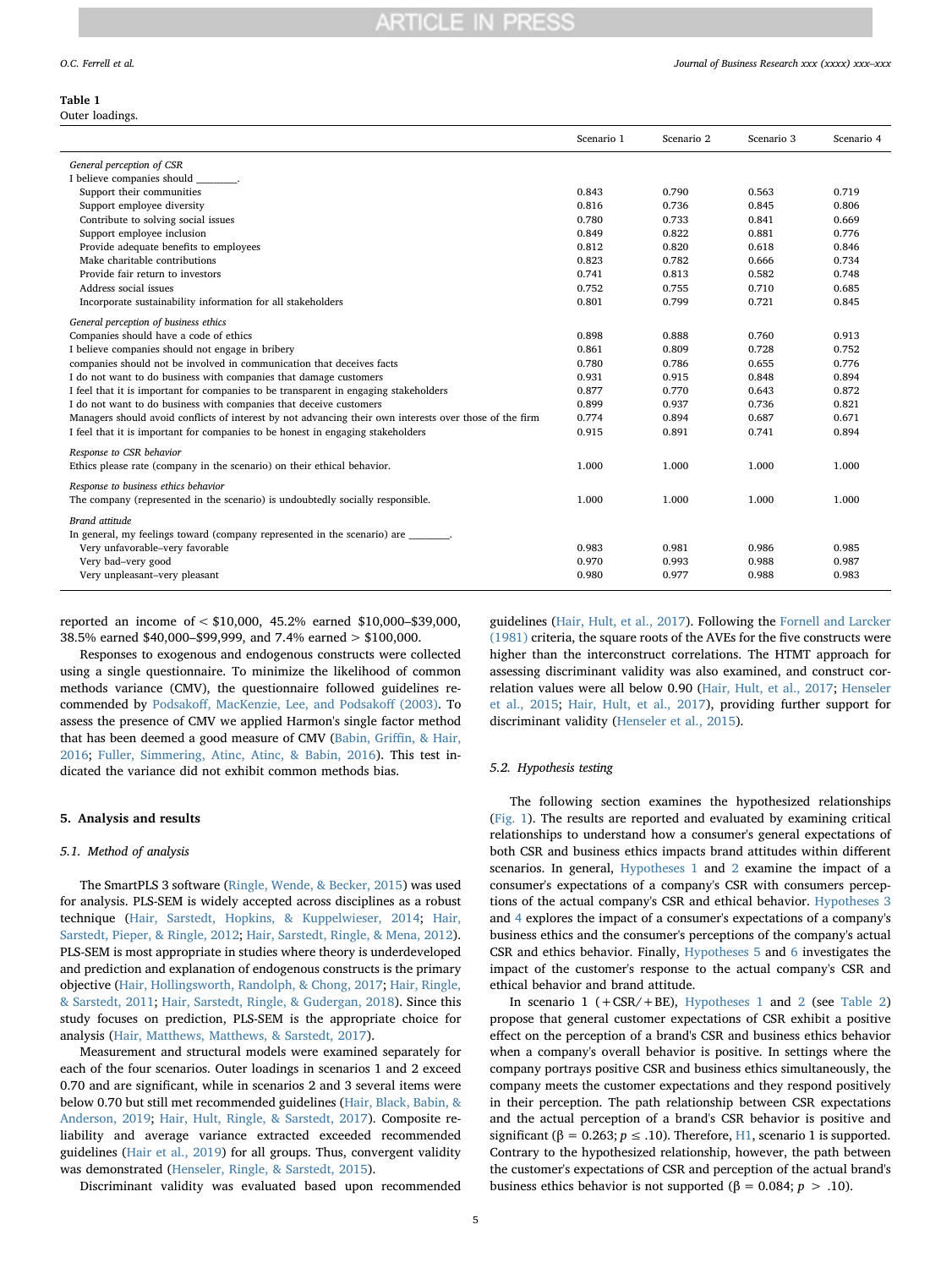<span id="page-5-1"></span>

Fig. 1. Conceptual model.

In scenarios 2 ( $-CSR$ / $-BE$ ), 3 ( $-CSR$ / $+BE$ ) and 4 ( $+CSR$ / $-BE$ ), [Hypotheses 1](#page-3-0) and [2](#page-3-1) (see [Table 2](#page-6-0)) propose that due to inconsistent behavior, responses to brands that portray any negative behavior will create skepticism with any positive behavior, increasing a customer's negative perception of both corporate social responsibility and business ethics [\(Wagner et al., 2009\)](#page-10-31). Although the path relationships for [H1](#page-3-0), scenario 2 (β = -0.028;  $p > .10$ ), [H1](#page-3-0), scenario 3 (β = -0.100; p > .10), [H1,](#page-3-0) scenario 4 (β = −0.179; p < .05) [H2](#page-3-1), scenario 2  $(β = −0.130; p > .10)$  and [H2](#page-3-1), scenario 4 (β = −0.168; *p* > .10) are consistent with the hypothesized direction, only, [H1,](#page-3-0) scenario 4 ( $\beta$  = −0.179; *p* < .05) and [H2](#page-3-1), scenario 3 ( $\beta$  = −0.179; *p* < .10) are significant.

<span id="page-5-0"></span>In scenario  $1(+CSR+BE)$ , [Hypotheses 3](#page-3-4) and [4](#page-3-2) (see [Table 2](#page-6-0)) posit that general customer expectations of business ethics have a positive effect on the perception of a brand's CSR and ethical behavior when a company's overall behavior is completely positive. That is when a customer expects a company to maintain high business ethics, they respond positively in their perception of a company. [H3,](#page-3-4) scenario 1

( $\beta$  = 0.300; *p* < .10) and [H4](#page-3-2), scenario 1 ( $\beta$  = 0.629; *p* < .01) are supported.

In scenarios 2 ( $-CSR$ / $-BE$ ), 3 ( $-CSR$ / $+BE$ ) and 4 ( $+CSR$ / $-BE$ ), [Hypotheses 3](#page-3-4) and [4](#page-3-2) propose that due to inconsistent behavior, response to brands that portray any negative behavior will create skepticism with any positive behavior, increasing their negative perception of both corporate social responsibility and business ethics. The direction of the relationships is consistent as posed by the hypotheses and all relation-ships are significant, with the exception of [H4,](#page-3-2) scenario 3 ( $\beta = -0.018$ ; p > .10). In sum, [H3](#page-3-4), scenario 2 (β = −0.563; p < .01), [H3,](#page-3-4) scenario 3 (β = -0.285; p < .01), [H3,](#page-3-4) scenario 4 (β = -0.173; p < .05), [H4](#page-3-2), scenario 2 (β = -0.432; *p* < .01) and [H4](#page-3-2), scenario 4 (β = -0.275;  $p < .05$ ) are supported.

[Hypotheses 5](#page-3-3) and [6](#page-3-5) (see [Table 3](#page-6-1)) propose that if customers perceive a company's CSR and business ethics in any scenario to be exceptional, they will in turn exhibit a more favorable attitude toward the brand. [H5](#page-3-3), scenario 1 (β = 0.561;  $p < .01$ ), H5, scenario 3 (β = 0.384; p < .01), [H5,](#page-3-3) scenario 4 (β = 0.423; p < .01), [H6,](#page-3-5) scenario 1

| Scenario 1                | Scenario 2                |
|---------------------------|---------------------------|
| <b>Brand Exhibiting</b>   | <b>Brand Exhibiting</b>   |
| Positive CSR and          | Negative CSR and          |
| Ethical Behavior          | <b>Ethical Behavior</b>   |
| Scenario 4                | Scenario 3                |
| <b>Brand Exhibiting</b>   | <b>Brand Exhibiting</b>   |
| Positive CSR and          | Negative CSR and          |
| Negative Ethical Behavior | Positive Ethical Behavior |

Fig. 2. Scenario description.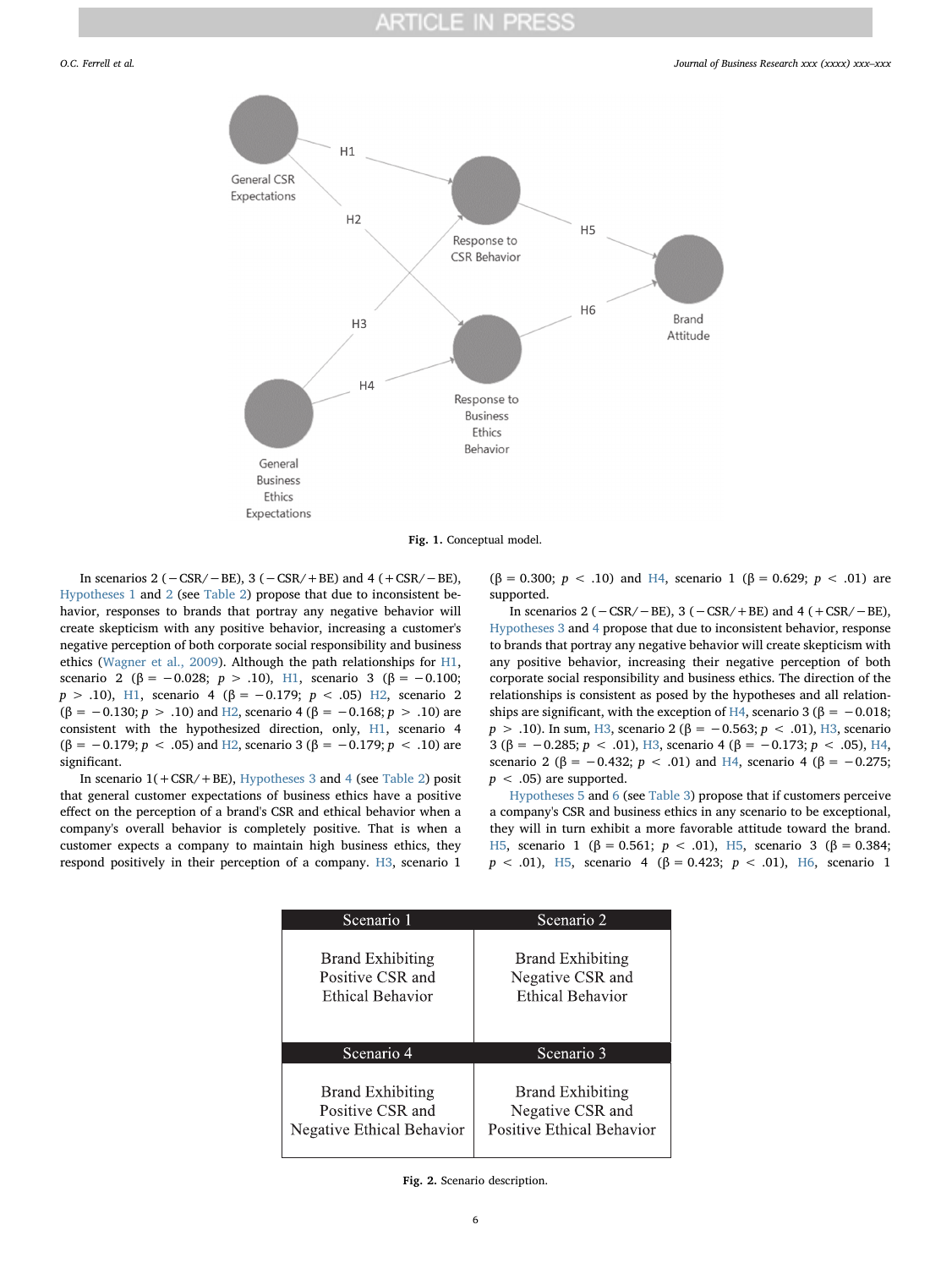<span id="page-6-0"></span>

| Table 2                    |
|----------------------------|
| Path coefficient, t-value. |

| Independent variables                 | Dependent variables      |                             |  |  |  |  |
|---------------------------------------|--------------------------|-----------------------------|--|--|--|--|
|                                       | Response to CSR behavior | Response to ethics behavior |  |  |  |  |
| CSR expectations                      |                          |                             |  |  |  |  |
| Scenario $1 (+CSR/ + BE)$             | $0.263*/1.427$           |                             |  |  |  |  |
| Scenario 2 ( $-CSR$ / $-BE$ )         | $-0.028/0.240$           |                             |  |  |  |  |
| Scenario 3 $(-CSR + BE)$              | $-0.100/0.839$           |                             |  |  |  |  |
| Scenario $4 (+CSR/-BE)$               | $-0.179**/1.768$         |                             |  |  |  |  |
| CSR expectations                      |                          |                             |  |  |  |  |
| Scenario $1 (+CSR/ + BE)$             |                          | 0.084/0.581                 |  |  |  |  |
| Scenario 2 ( $-CSR$ / $-BE$ )         |                          | $-0.130/0.934$              |  |  |  |  |
| Scenario 3 $(-CSR + BE)$              |                          | $-0.179*/1.332$             |  |  |  |  |
| Scenario $4 (+CSR/-BE)$               |                          | $-0.168/1.257$              |  |  |  |  |
| Business ethics expectations          |                          |                             |  |  |  |  |
| Scenario $1 (+CSR/ + BE)$             | $0.300*/1.537$           |                             |  |  |  |  |
| Scenario 2 ( $-CSR$ / $-BE$ )         | $-0.5634***/04.102$      |                             |  |  |  |  |
| Scenario 3 $(-CSR + BE)$              | $-0.285***/3.297$        |                             |  |  |  |  |
| Scenario $4 (+CSR/-BE)$               | $-0.173**/1.695$         |                             |  |  |  |  |
| Business ethics expectations          |                          |                             |  |  |  |  |
| Scenario $1 (+CSR/ + BE)$             |                          | $0.629***/4.563$            |  |  |  |  |
| Scenario 2 ( $-CSR$ / $-BE$ )         |                          | $-0.432***/2.666$           |  |  |  |  |
| Scenario 3 $(-\text{CSR}/+\text{BE})$ |                          | $-0.018/0.160$              |  |  |  |  |
| Scenario $4 (+CSR/-BE)$               |                          | $-0.275**/2.313$            |  |  |  |  |

<span id="page-6-3"></span> $p < .10$ .

<span id="page-6-4"></span> $p < .05$ .  $^r$  n < .01 (one-tailed).

<span id="page-6-5"></span>

|  |  | $\sim$ .01 (011 c-16 |  |
|--|--|----------------------|--|
|  |  |                      |  |

#### <span id="page-6-1"></span>Table 3

#### Path coefficient, t-value.

| Independent variables         | Dependent variable |  |  |
|-------------------------------|--------------------|--|--|
|                               | Brand attitude     |  |  |
| Response to CSR behavior      |                    |  |  |
| Scenario $1 (+ CSR + BE)$     | $0.561***$ /5.605  |  |  |
| Scenario 2 ( $-CSR$ / $-BE$ ) | 0.138/1.183        |  |  |
| Scenario $3(-CSR+BE)$         | $0.384***/4.001$   |  |  |
| Scenario $4 (+ CSR / - BE)$   | $0.423***/3.208$   |  |  |
| Response to ethics behavior   |                    |  |  |
| Scenario $1 (+CSR/ + BE)$     | $0.308***/3.177$   |  |  |
| Scenario 2 ( $-CSR$ / $-BE$ ) | $0.763***/7.157$   |  |  |
| Scenario 3 $(-CSR + BE)$      | $0.515***/5.370$   |  |  |
| Scenario $4 (+ CSR / - BE)$   | $0.389***/2.998$   |  |  |

<span id="page-6-6"></span>\*\*\*  $p < .01$  (one-tailed).

( $\beta$  = 0.308; *p* < .01), H<sub>6</sub>, scenario 2 ( $\beta$  = 0.763; *p* < .01), H<sub>6</sub>, scenario 3 (β = 0.515; *p* < .01) and [H6,](#page-3-5) scenario 4 (β = 0.389; *p* < .01) are supported.

[Tables 4 and 5](#page-6-2) shows the impact of exogenous constructs on endogenous constructs. General expectations that customers have with a company's CSR and ethical behavior explains between 10% and 34% of their perceptions regarding the company's CSR behavior and between 4% and 49% of their perceptions of the company's business ethics behavior. Customers' responses to the company's CSR and business ethics behavior explain between 57% and 70% of their attitudes toward the brand. While prior ethics, CSR and brand attitude research has not examined demographic controls, for this study, two control variables

<span id="page-6-2"></span>Table 4  $R^2$ .

|                                         | $R^2$ - S1              | $R^2$ - S <sub>2</sub>  | $R^2$ - S3              | $R^2$ - S4              |
|-----------------------------------------|-------------------------|-------------------------|-------------------------|-------------------------|
| Brand attitude<br>RespCSR<br>RespEthics | 0.659<br>0.280<br>0.485 | 0.754<br>0.342<br>0.291 | 0.645<br>0.124<br>0.036 | 0.568<br>0.100<br>0.161 |

(age, income) were evaluated. Following the examination of the control variables within all scenarios, results indicated the impact of control variables with brand attitude was not meaningful. For example, when they were3 examined with scenarios 2 and 3 one of the controls were significant. At the same time, for scenarios 1 and 4, age was significant but the  $R^2$  values were minimal (0.069/0.058). The results ([Table 5\)](#page-7-0) for  $f<sup>2</sup>$  indicate the effect size of the exogenous constructs on the three endogenous constructs. Across the four scenarios, general expectations of CSR have a small effect in 4 of the 8 hypothesized relationships on the response to a company's CSR and business ethics behavior. Customers' general expectations of business ethics have small and medium effects on how customer's perceive a company's CSR and business ethics behavior in 7 of the 8 hypothesized relationships. Although responses to a company's CSR and ethics behaviors exhibit small to large effects on their perceptions of the brand, overall the customer's response to business ethics behavior has a larger effect on brand attitudes.

The  $Q^2$  results ([Table 7\)](#page-8-0) of the three endogenous constructs are above 0 and provide support for the model's predictive relevance of the endogenous latent variables. In all 4 scenarios, brand attitude has the highest  $Q^2$  values. In scenarios 1 and 4, brand attitude is followed by response to a company's ethical behavior and then response to a company's CSR behavior. In scenarios 2 and 3, brand attitude is followed by response to a company's CSR behavior and then response to a company's ethical behavior.

#### 6. Findings and discussion

This research provides new insights about customer expectations of business ethics and CSR and how they likely influence attitudes toward brands. We compare attitudes toward both positive and negative conduct for business ethics and CSR activities as observed in practice. When asked to review descriptions of business ethics and CSR, 74.9% of respondents suggested that both ethics and social responsibility are equally important. This suggests that customers value both of these behaviors. While customers value both behaviors, when descriptive constructs were developed from organizational practice, ethics had more impact on brand attitudes than CSR.

The four scenarios examined represent typical behavior associated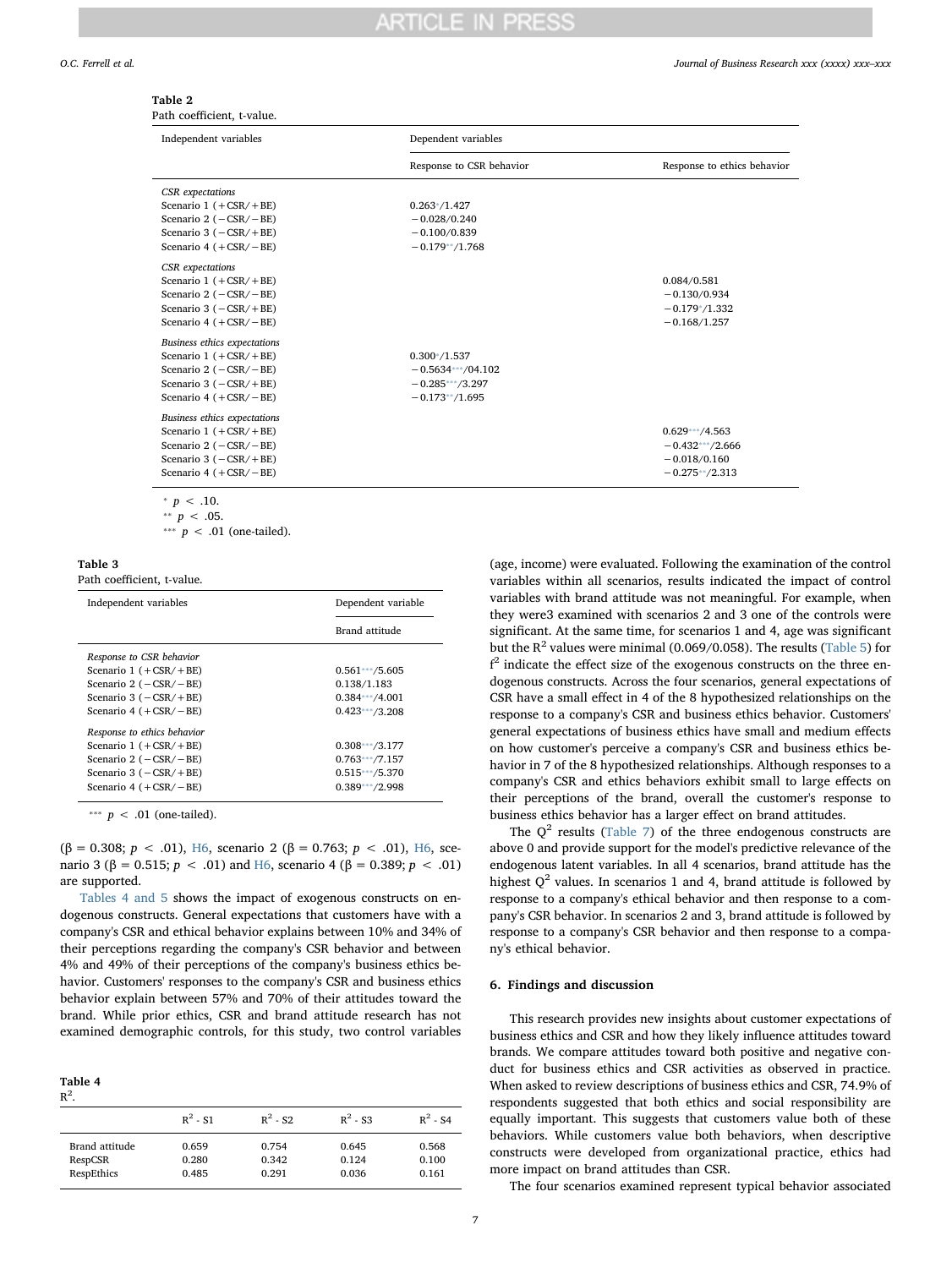<span id="page-7-0"></span>

| f <sup>2</sup> . |            |       |            |                                                                                                                                         |       |       |            |       |       |            |       |       |
|------------------|------------|-------|------------|-----------------------------------------------------------------------------------------------------------------------------------------|-------|-------|------------|-------|-------|------------|-------|-------|
|                  | Scenario 1 |       | Scenario 2 |                                                                                                                                         |       |       | Scenario 3 |       |       | Scenario 4 |       |       |
|                  |            |       |            | Brand attitude RespCSR RespEthics Brand attitude RespCSR RespEthics Brand attitude RespCSR RespEthics Brand attitude RespCSR RespEthics |       |       |            |       |       |            |       |       |
| GCSR             |            | 0.040 | 0.006      |                                                                                                                                         | 0.000 | 0.010 |            | 0.008 | 0.022 |            | 0.022 | 0.021 |
| GEthics          |            | 0.052 | 0.318      |                                                                                                                                         | 0.194 | 0.106 |            | 0.062 | 0.000 |            | 0.021 | 0.056 |
| RespCSR          | 0.442      |       |            | 0.037                                                                                                                                   |       |       | 0.271      |       |       | 0.198      |       |       |
| RespEthics 0.133 |            |       |            | 1.128                                                                                                                                   |       |       | 0.490      |       |       | 0.167      |       |       |

with artifacts of organizations. In the positive business ethics and positive CSR scenario, the firm focused on long-term relationships with customers and truthful, transparent communication. In addition, the firm was involved with philanthropic and sustainability initiatives. In contrast, the negative business ethics and negative CSR scenario involved in false claims about sustainability, covering up regulatory violations, gender discrimination, and large fines for environmental violations. Firms exhibiting major legal misconduct are associated with negative perceptions of CSR and business ethics, especially when management covers up misconduct. This may be because the unethical behaviors more directly relate to brand and product attitudes that could impact performance.

The negative CSR scenario addresses issues related to being deficient in sustainability, oil spills, and failing to engage in philanthropic activities, but at the same time the firm has a strong ethics and compliance program with a reputation of zero-tolerance on bribery and conflicts of interest. The positive CSR and negative ethics scenario has socially responsible activities including philanthropic activities, but in combination major misconduct related to deceptive sales, taking advantage of customers and not being truthful and transparent.

When presented with a company scenario that simultaneously displays both positive CSR and ethical behavior, results indicate that customer CSR expectations have a greater positive effect on the company's CSR behavior, but do not impact how customers respond to the company's ethical behavior. At the same time, expectations of business ethics strongly influence customer perceptions of both CSR and ethical behavior. Overall, results suggest that the impact of a customer's expectations of business ethics has a stronger relationship with how a customer responds to the company's CSR and ethical behavior. Interestingly, customer responses to the company's CSR behavior have a greater impact on brand attitudes. In contrast, customer responses to the company's CSR behavior have a greater impact than the ethical behavior perceptions on attitudes toward the brand. This suggests that when evaluating the most favorable company, customers value CSR behavior more favorably. This result may be due to customer's emotional engagement with general CSR expectations (e.g., well-being of society) in situations where there are no transgressions by the company.

These results confirm that three fourths of the respondents thought business ethics and CSR were equally important when asked directly. CSR is often more visible and more often communicated to customers than ethical behavior. Customers cannot see good ethical decisions made on a daily basis. They are more likely to see mass media reports of negative ethical behavior. This explains why CSR has a greater impact on attitudes toward the brand.

When evaluating a company that displays both negative CSR and negative ethical behavior, results indicate that how a customer perceives both a company's CSR and ethical behavior is a consequence of the customer's business ethics expectations. That is, the impact of a customer's expectations of business ethics has a stronger relationship with how a customer responds to the company's CSR and ethical behavior. For example, when customer expectations are unfavorable, this further motivates a customer's negative perception of the company's unacceptable behavior. In this scenario, the concern appears to be with business ethics behavior where customers would potentially anticipate a direct breach that would impact them through the poor quality of products or services.

Negative ethical behavior has a stronger relationship because this conduct probably overwhelms even negative CSR activities. Negative ethics may destroy trust and put a negative image on all the firm's activities. Negative CSR would be viewed as possibly expected from a firm that engages in negative ethical behavior. Also, negative ethical behavior may be viewed as posing direct harm to the customer with CSR posing indirect harm.

When confronted with a scenario that includes negative CSR but positive ethical behavior, customer CSR expectations have a greater negative effect on perceptions of the company's ethical behavior, on the other hand CSR expectations do not impact how a customer responds to the company's negative CSR behavior. Therefore, customer expectations of CSR perhaps creates skepticism about the authenticity or consistency of the company's positive ethical behavior; creating a less trusting response. A customer's response to the company's negative CSR behavior is an outcome of the extent to which a customer expects the company to perform on business ethics but does not impact how a customer responds to the company's positive ethical behavior.

When a customer expects a company to behave ethically, it increases the strength of the negative perception that a customer has with the lapse in CSR behavior making it even more unacceptable. The relationship between the customer's response to the company's CSR and ethical behavior and brand attitude are both meaningful, but ultimately the impression of the company's ethical behavior has a stronger impact on the attitude toward the brand than expectations of CSR. There is a more favorable brand attitude among customers that feel companies are achieving a high level of ethical behavior. These results confirm the importance of ethical behavior. Indeed, this positive behavior can overwhelm the negative CSR activities related to brand attitude.

When encountering a company scenario that includes positive CSR and negative ethical behavior, customer CSR expectations have an effect on perceptions of the company's positive CSR behavior, but do not impact how a customer responds to the company's negative ethical behavior. Expectations of business ethics acts as the authority by which a customer perceives both a company's positive CSR and negative ethical behavior. Results suggest that the impact of a customer's expectations of business ethics has a stronger relationship with how a customer responds to the company's CSR and ethical behavior. The customer's response to the company's CSR and ethical behavior both significantly impact attitude toward the brand. However, the customer's response to the company's CSR behavior has a slightly stronger impact on how the customer feels about the brand. Therefore, when there is negative ethical behavior is exhibited, CSR can be a driver to develop positive attitudes toward the brand.

Overall, the findings indicate the customer expectations of a company's ethical behavior primarily influence the perception of a company's CSR and ethical perceptions. In addition, the total effects (see [Table 6\)](#page-8-1) indicate that in regard to the ultimate endogenous construct brand attitude, customer's general expectations of business ethics have the strongest total effect. Although previous research emphasizes the importance of CSR behavior, the current findings indicate that companies should also consider focusing on highlighting their efforts to maintain positive ethical behavior. In addition, the contrasting responses (e.g., strength of relationships) between scenarios that impact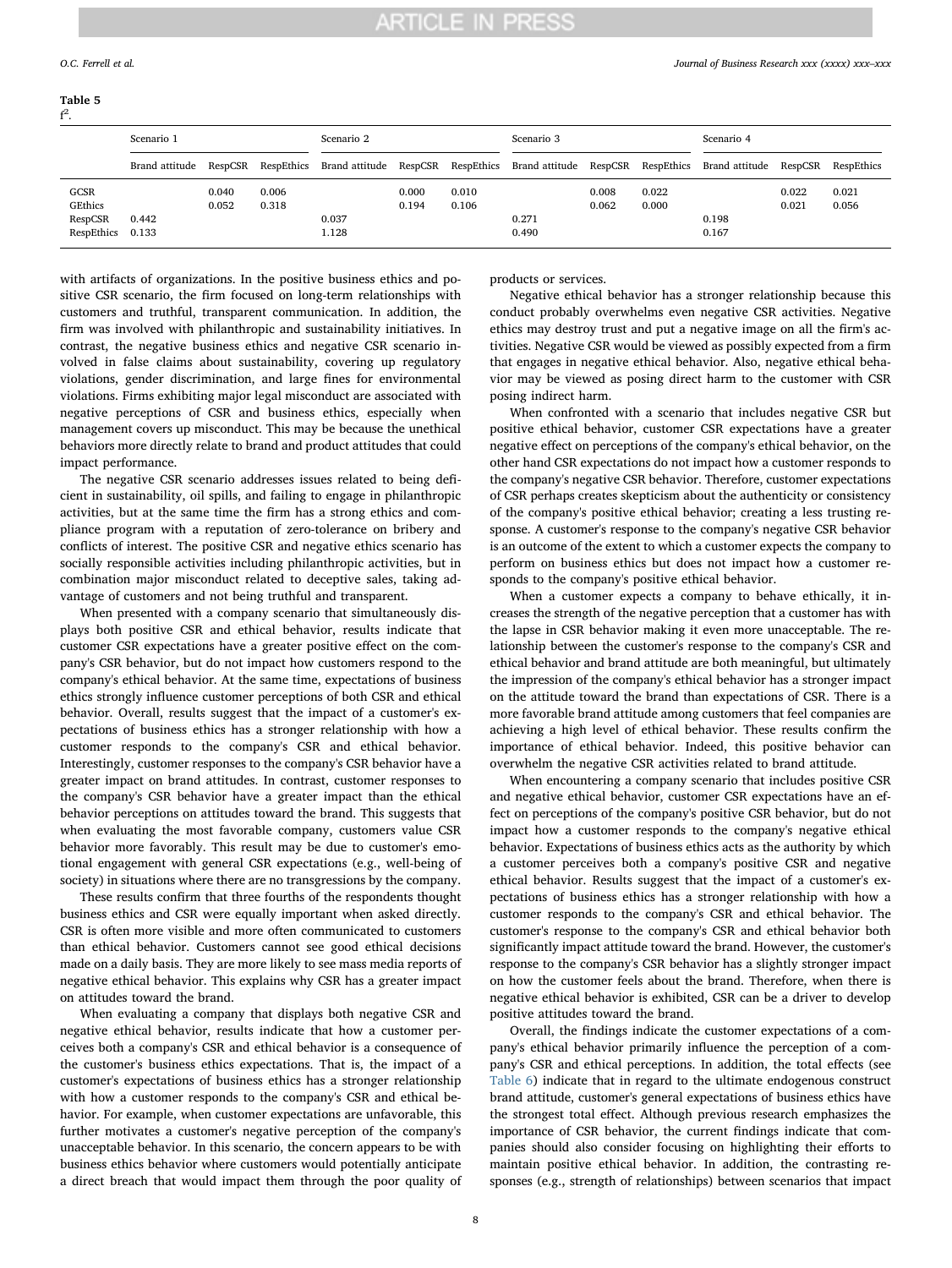<span id="page-8-1"></span>

| Table 6 |                |
|---------|----------------|
|         | Total effects. |

| Total effects          | Scenario 1     |                | Scenario 2           |                | Scenario 3           |                | Scenario 4           |                |
|------------------------|----------------|----------------|----------------------|----------------|----------------------|----------------|----------------------|----------------|
|                        | Brand attitude | p value        | Brand attitude       | p value        | Brand attitude       | p value        | Brand attitude       | p value        |
| GCSR<br><b>GEthics</b> | 0.173<br>0.362 | 0.123<br>0.008 | $-0.103$<br>$-0.407$ | 0.182<br>0.002 | $-0.131$<br>$-0.119$ | 0.097<br>0.077 | $-0.141$<br>$-0.180$ | 0.050<br>0.017 |

### <span id="page-8-0"></span>Table 7

| $O^2$ .                                 |                         |                         |                         |                         |
|-----------------------------------------|-------------------------|-------------------------|-------------------------|-------------------------|
| Total                                   | $O^2 - S1$              | $Q^2$ - S <sub>2</sub>  | $Q^2 - S3$              | $Q^2 - S4$              |
| Brand attitude<br>RespCSR<br>RespEthics | 0.587<br>0.218<br>0.443 | 0.690<br>0.296<br>0.264 | 0.595<br>0.098<br>0.003 | 0.519<br>0.050<br>0.117 |

both a customer's response to behavior and brand attitude is perhaps contextual in nature. That is, the egregious level of failure by the company generates differentiated responses. The negative conduct related to business ethics had a strong total effect on brand attitude.

#### 6.1. Theoretical and managerial implications

Unlike most prior research, this exploratory research concurrently examined the expectations and perceived response to a company's CSR and ethics. This research should encourage both theoretical development and empirical testing of the role of business ethics and CSR related to brand attitudes. Future research should consider a framework developed by [Schwartz \(2016\)](#page-10-17) to explore moderators that may influence brand attitude. While most consumers do not think of business and CSR as different constructs ([Brunk, 2012\)](#page-9-1), this research indicates that when presented with different organizational behavior scenarios, consumers can differentiate their attitudes toward brands. This is consistent with [Weller's \(2017\)](#page-10-3) finding that senior managers see the constructs as different in practice, if there are no ethical issues that are visible, CSR becomes more visible and can relate to a positive brand image. This should stimulate more research into why behaviors associated with business ethics have more impact on brand attitude.

CSR activities are more visible than ethical decision making, since often ethics decisions only become visible when there is misconduct. The finding that business ethics has more influence on brand attitudes hopefully will encourage more research to determine if business ethics has more influence that CSR on reputation as well as other attitudes toward the organization. For example, does business ethics have more influence on reputation, product quality, loyalty, or satisfaction?

From a managerial perspective, firms should recognize the need to determine behaviors that consumers consider positive business ethics and positive CSR. Because risk areas are different for each firm, this will require an audit to determine positive behavior and risk areas to monitor and take corrective actions for when behavior is seen as questionable. Positive ethical behaviors need to be identified that relate to brand attitudes. These positive ethical behaviors should be communicated to customers to support positive brand attitudes. Therefore, development of additional corporate ethics and compliance programs should be a top priority, and the benefits of ethical behavior should be linked to brand attitude and financial value.

CSR should be seen as important, not isolated, and integrated with corporate strategy. Cause related marketing could link organizations with a nonprofit to collaborate with on social issues. Strategic philanthropy can link charitable activities with a cause that will support strategic business objectives ([Becker-Olsen & Hill, 2006\)](#page-9-25). More research into the effectiveness of cause related marketing and strategic philanthropy should access the impact of these activities on brand attitudes.

Finally the business ethics and CSR constructs developed in this

exploratory research should provide opportunities for testing, revision and improvement of the scales. This in turn can provide more opportunities to investigate the relative importance and role of business ethics and CSR on brand attitudes.

One limitation of this research is that moderators may impact the relationship between business ethics, CSR and brand attitudes. Future research should test moderators that potentially affect the direction and strength of relationships. For example, personal moral philosophies could be useful in classifying how these personal, moral perspectives relate to attitudes toward the brand related to negative and positive business ethics and CSR attitudes. Customer's view of the importance of business ethics and CSR could also affect their attitudes toward the brand.

While this research uses a descriptive approach and the artifacts of existing behavior, there is an opportunity for additional research using a normative perspective. Customer's normative values and moral philosophies may be important in forming attitudes toward business ethics and CSR defined from a descriptive perspective. In addition, previous research indicates that moral philosophies can influence broad attitudes with scales that combine business ethics and CSR [\(Brunk, 2012](#page-9-1)). Comparing our findings with distinct business ethics and CSR scales with normative expectations should provide additional insights related to brand attitudes. [Laczniak and Murphy \(2012\)](#page-10-45) emphasize normative approaches to a societal grounded license for performance outcomes. The use of normative approach to CSR in organizations should create the artifacts of business ethics and CSR used in this study.

#### 6.2. Conclusions

Business ethics and CSR are often defined as "doing good" and not damaging others. This research has examined scenarios of business ethics and CSR that are used to measure consumer attitudes toward brands. The results provide evidence that business ethics has more impact on brand attitude than CSR activities. This finding should not diminish the value of CSR, because CSR is important to firms and society beyond its impact on brand attitudes. CSR has been related to the reputation of the firm and can influence hiring opportunities, employee loyalty, as well as relationships with regulatory groups ([Russell, Russell,](#page-10-46) [& Honea, 2016](#page-10-46)). Our findings are that ethical conduct is more aligned with brand attitude, thus suggesting an opportunity for future research to determine why consumers are more concerned about business ethics as it relates to brand attitudes. [Peloza et al. \(2013\)](#page-10-5) found that consumers were more concerned with performance of the brand than CSR. Possible business ethics transgressions could decrease expectations related to brand performance. CSR may be viewed as incremental and not required, but business ethics is required by established rules that are mandatory or essential before purchasing the brand.

Future research should focus on moderators that can explain the strength of the relationship between expectations of business ethics and CSR related to band attitude. How does loyalty, trust, and experience with a brand influence reactions to business ethics conduct and CSR activities? This research provides a solid foundation for a new direction in business ethics and CSR research. Viewing these two areas as different related to attitudes toward brands can extend and change the direction of academic research and managerial focus. The opportunity to expand insights and knowledge in this important topic is compelling.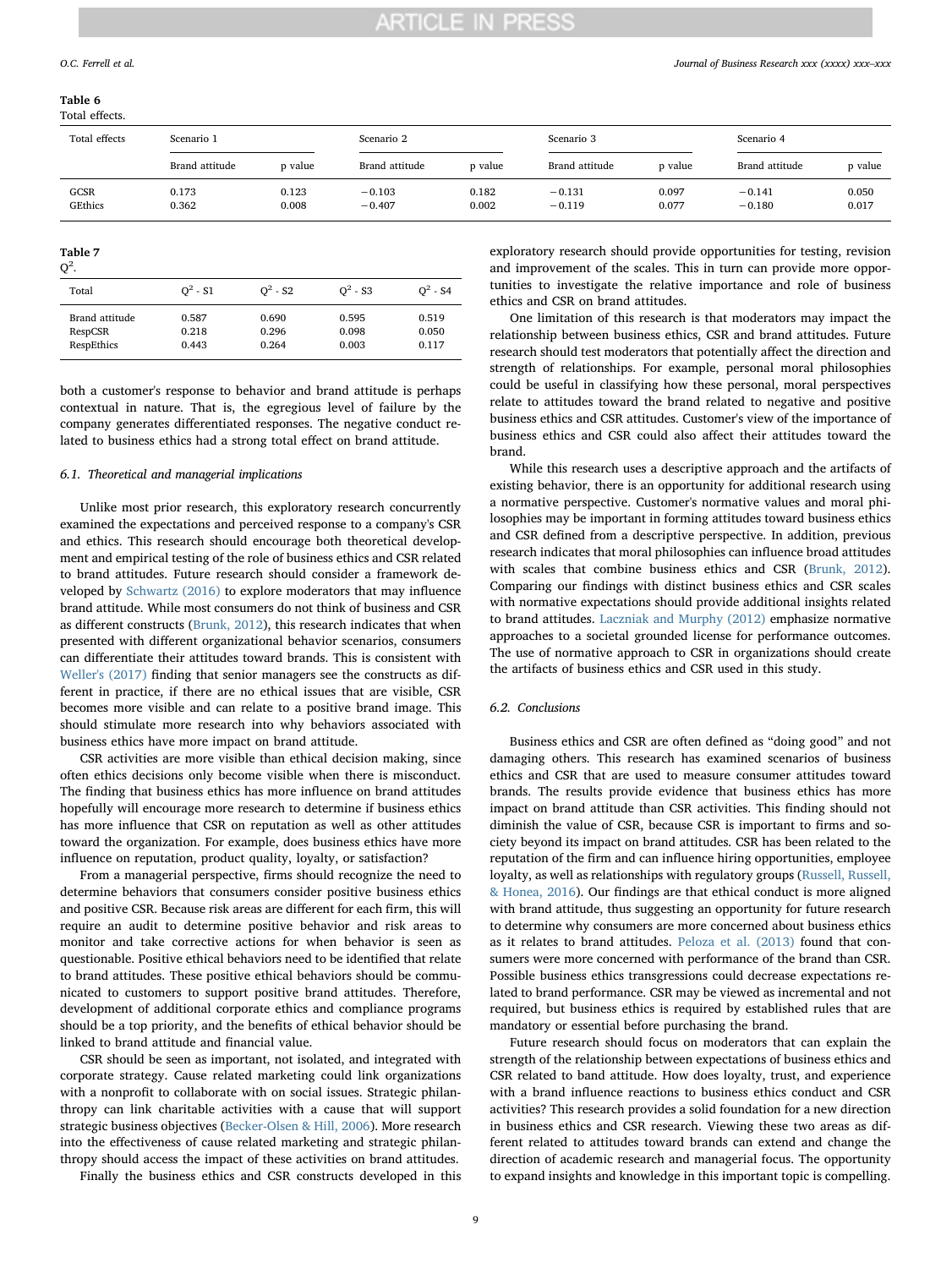#### <span id="page-9-19"></span>Appendix A

| Scenario 1: Brand exhibiting positive CSR and ethical behavior                                                                                                                                                                                                                                                                                                                                                                                          | Scenario 2: Brand exhibiting negative CSR and ethical behavior                                                                                                                                                                                                                                                                                                                                                                                                                                                                                                                                                                                                                                                                                                                                                                                                           |
|---------------------------------------------------------------------------------------------------------------------------------------------------------------------------------------------------------------------------------------------------------------------------------------------------------------------------------------------------------------------------------------------------------------------------------------------------------|--------------------------------------------------------------------------------------------------------------------------------------------------------------------------------------------------------------------------------------------------------------------------------------------------------------------------------------------------------------------------------------------------------------------------------------------------------------------------------------------------------------------------------------------------------------------------------------------------------------------------------------------------------------------------------------------------------------------------------------------------------------------------------------------------------------------------------------------------------------------------|
| with customers. They have a 100% satisfaction guaranteed policy in Initial Quality Study, makes top ranked quality automobiles. The<br>returns. They also commit to truthful and open communication with cars.<br>customers and impressive benefits for employees.                                                                                                                                                                                      | OrangeRiver is an online retailer that focuses on long term relationships Panther is a global automobile company that, according to J.D. Power's<br>order to foster customer satisfaction and provide free shipping and company is known for excellence in service and making high integrity                                                                                                                                                                                                                                                                                                                                                                                                                                                                                                                                                                             |
| The firm is engaged in philanthropic efforts and most recently<br>donated a generous amount to hurricane victims. OrangeRiver has a<br>strong sustainability program and supports diversity as well as<br>footprint' and negative impact upon the environment and strives to<br>improve their sustainability and green business initiatives.                                                                                                            | While Panther claims its cars are environmentally friendly, more<br>recently it was found that many of its models were violating<br>environmental regulations in a number of countries. Top management<br>was aware of the violations but tried to cover up the issues and a<br>numerous community causes. The company measures their 'carbon scandal evolved. A number of executives were convicted for assisting in<br>the cover up. Panther paid millions in fines for its environmental<br>violations. Panther has also been fined for not meeting mileage<br>requirements on a number of sports cars. In addition, the company is<br>under investigation for gender discrimination in their hiring and<br>promotion processes. Panther continues to sell cars that are highly<br>desired by consumers and seems to have a competitive advantage in the<br>industry. |
|                                                                                                                                                                                                                                                                                                                                                                                                                                                         | Scenario 3: Brand exhibiting negative CSR and positive ethical behavior Scenario 4: Brand exhibiting positive CSR and negative ethical behavior                                                                                                                                                                                                                                                                                                                                                                                                                                                                                                                                                                                                                                                                                                                          |
| Petrocin is a leading oil company with its brand of gasoline sold across<br>the U.S. The firm claims it has the highest quality products and<br>services along with clean gas stations. Petrocin has been criticized<br>for pipeline leaks as well as fracking activities that have<br>contaminated the water of ranches close to oil wells. The firm has<br>not taken a definitive stance about the impact of fossil fuels on<br>global warming.       | TurboBank is an international bank that engages in many charitable<br>initiatives. The bank tries hard to protect the privacy and the data of<br>their customers. Employees receive positive benefits and other<br>incentives for being productive and aligning themselves with these<br>values. The bank also focuses on trust and transparency with all<br>stakeholders.                                                                                                                                                                                                                                                                                                                                                                                                                                                                                               |
| Petrocin makes very minimal contributions to the local and national<br>community. The company, however, fosters a strong ethics and<br>compliance program in addition to taking a zero-tolerance stance on<br>bribery and conflicts of interest. The ethical leadership of managers<br>insists on honesty, truthfulness, and transparency in<br>communications. The firm also has a positive reputation of being<br>honest and fair with all consumers. | Recently it was revealed that the bank was making subprime loans to<br>auto buyers that had low credit scores. This added cost resulted in some<br>consumers defaulting on their auto loans. In addition, TurboBank<br>included insurance policies without the customer's prior knowledge.<br>There will be an investigation with the possibility of large fines. The<br>company has been under investigation in the past for, potentially,<br>taking advantage of some of their customer diversity and not being as<br>truthful and transparent as they should.                                                                                                                                                                                                                                                                                                         |

#### References

- <span id="page-9-17"></span>[Anguinis, H., & Glavas, A. \(2012\). What we know and don't know about corporate social](http://refhub.elsevier.com/S0148-2963(18)30358-8/rf0005) [responsibility: A review and research agenda.](http://refhub.elsevier.com/S0148-2963(18)30358-8/rf0005) Journal of Management, 38(4), 932–[968](http://refhub.elsevier.com/S0148-2963(18)30358-8/rf0005).
- <span id="page-9-22"></span>Babin, B. J., Griffi[n, M., & Hair, J. F. \(2016\). Heresies and sacred cows in scholarly](http://refhub.elsevier.com/S0148-2963(18)30358-8/rf0010) marketing publications. [Journal of Business Research, 69](http://refhub.elsevier.com/S0148-2963(18)30358-8/rf0010)(8), 3133–3138.
- <span id="page-9-16"></span>[Becker-Olsen, K. L., Cudmore, B. A., & Hill, R. P. \(2006\). The impact of perceived cor](http://refhub.elsevier.com/S0148-2963(18)30358-8/rf0015)[porate social responsibility on consumer behavior.](http://refhub.elsevier.com/S0148-2963(18)30358-8/rf0015) Journal of Business Research, 59(1), 46–[53](http://refhub.elsevier.com/S0148-2963(18)30358-8/rf0015).
- <span id="page-9-25"></span>[Becker-Olsen, K. L., & Hill, R. P. \(2006\). The impact of sponsor](http://refhub.elsevier.com/S0148-2963(18)30358-8/rf0020) fit on brand equity: The case of nonprofit service providers. [Journal of Service Research, 9](http://refhub.elsevier.com/S0148-2963(18)30358-8/rf0020)(1), 73–83.
- <span id="page-9-0"></span>[Bhattacharya, C. B., & Sen, S. \(2003\). Consumer-company identi](http://refhub.elsevier.com/S0148-2963(18)30358-8/rf0025)fication: A framework for [understanding consumers' relationships with companies.](http://refhub.elsevier.com/S0148-2963(18)30358-8/rf0025) Journal of Marketing, 67(2), 76–[88](http://refhub.elsevier.com/S0148-2963(18)30358-8/rf0025).
- <span id="page-9-3"></span>[Bian, X., Wang, K. Y., Smith, A., & Yannopoulou, N. \(2016\). New insights into unethical](http://refhub.elsevier.com/S0148-2963(18)30358-8/rf0035) counterfeit consumption. [Journal of Business Research, 69](http://refhub.elsevier.com/S0148-2963(18)30358-8/rf0035)(10), 4249–4258.
- <span id="page-9-4"></span>[Brunk, K. H. \(2010\). Exploring origins of ethical company/brand perceptions](http://refhub.elsevier.com/S0148-2963(18)30358-8/rf0040) — A con[sumer perspective of corporate ethics.](http://refhub.elsevier.com/S0148-2963(18)30358-8/rf0040) Journal of Business Research, 63(3), 255–262. [Brunk, K. H. \(2012\). Un/ethical company and brand perceptions: Conceptualizing and](http://refhub.elsevier.com/S0148-2963(18)30358-8/rf0045)
- <span id="page-9-2"></span><span id="page-9-1"></span>[operationalizing consumer meanings.](http://refhub.elsevier.com/S0148-2963(18)30358-8/rf0045) Journal of Business Ethics, 111(4), 551–565. [Carroll, A. \(1999\). Corporate social responsibility evolution of a de](http://refhub.elsevier.com/S0148-2963(18)30358-8/rf0050)finitional construct.
- <span id="page-9-6"></span>[Business & Society, 38](http://refhub.elsevier.com/S0148-2963(18)30358-8/rf0050), 268–295. [Carroll, A. B. \(1991\). The pyramid of corporate social responsibility: Toward the moral](http://refhub.elsevier.com/S0148-2963(18)30358-8/rf0055)
- <span id="page-9-20"></span>[management of organizational stakeholders.](http://refhub.elsevier.com/S0148-2963(18)30358-8/rf0055) Business Horizons, 34(4), 39–48. [Choi, B., & La, S. \(2013\). The impact of corporate social responsibility \(CSR\) and cus-](http://refhub.elsevier.com/S0148-2963(18)30358-8/rf0060)
- [tomer trust on the restoration of loyalty after service failure and recovery.](http://refhub.elsevier.com/S0148-2963(18)30358-8/rf0060) Journal of [Services Marketing, 27](http://refhub.elsevier.com/S0148-2963(18)30358-8/rf0060)(3), 223–233.
- <span id="page-9-14"></span>[Cohn, D. Y. \(2010, December\). Commentary essay on](http://refhub.elsevier.com/S0148-2963(18)30358-8/rf0065) "Exploring origins of ethical company/brand perceptions — [A consumer perspective of corporate ethics](http://refhub.elsevier.com/S0148-2963(18)30358-8/rf0065)". Journal [of Business Research, 63](http://refhub.elsevier.com/S0148-2963(18)30358-8/rf0065)(12), 1267–1268.

<span id="page-9-21"></span>Creyer, E. H. (1997). The influence of fi[rm behavior on purchase intention: Do consumers](http://refhub.elsevier.com/S0148-2963(18)30358-8/rf0070) really care about business ethics? [Journal of Consumer Marketing, 14](http://refhub.elsevier.com/S0148-2963(18)30358-8/rf0070)(6), 421–432.

- <span id="page-9-18"></span>[Dabholkar, P. A., & Bagozzi, R. P. \(2002\). An attitudinal model of technology-based self](http://refhub.elsevier.com/S0148-2963(18)30358-8/rf0075)service: Moderating eff[ects of consumer traits and situational factors.](http://refhub.elsevier.com/S0148-2963(18)30358-8/rf0075) Journal of the [Academy of Marketing Science, 30](http://refhub.elsevier.com/S0148-2963(18)30358-8/rf0075)(3), 184–201.
- <span id="page-9-10"></span>Davidson, P., & Griffin, R. (2000). [Management: Australia in a global context.](http://refhub.elsevier.com/S0148-2963(18)30358-8/rf0080) Brisbane, [Australia: Wiley](http://refhub.elsevier.com/S0148-2963(18)30358-8/rf0080).
- <span id="page-9-12"></span>[Davies, I., & Gutsche, S. \(2016\). Consumer motivations for mainstream](http://refhub.elsevier.com/S0148-2963(18)30358-8/rf0085) "ethical" consumption. [European Journal of Marketing, 50](http://refhub.elsevier.com/S0148-2963(18)30358-8/rf0085)(7), 1326–1347.
- <span id="page-9-11"></span>[Epstein, E. \(1987\). The corporate social policy process: Beyond business ethics, corporate](http://refhub.elsevier.com/S0148-2963(18)30358-8/rf0090) [social responsibility, and corporate social responsiveness.](http://refhub.elsevier.com/S0148-2963(18)30358-8/rf0090) California Management [Review, 29](http://refhub.elsevier.com/S0148-2963(18)30358-8/rf0090)(3), 99–114.
- <span id="page-9-13"></span>[Fan, Y. \(2005\). Ethical branding and corporate reputation.](http://refhub.elsevier.com/S0148-2963(18)30358-8/rf0095) Corporate Communications: An [International Journal, 10](http://refhub.elsevier.com/S0148-2963(18)30358-8/rf0095)(4), 341–350.
- <span id="page-9-8"></span>[Fassin, Y., Van Rossem, A., & Buelens, M. \(2011\). Small-business owner-managers' per](http://refhub.elsevier.com/S0148-2963(18)30358-8/rf0100)[ceptions of business ethics and CSR-related concepts.](http://refhub.elsevier.com/S0148-2963(18)30358-8/rf0100) Journal of Business Ethics, 98(3), 425–[453](http://refhub.elsevier.com/S0148-2963(18)30358-8/rf0100).
- <span id="page-9-5"></span>[Ferrell, O. C., Crittenden, V., Ferrell, L., & Crittenden, W. \(2013\). Theoretical develop](http://refhub.elsevier.com/S0148-2963(18)30358-8/rf0105)[ment in ethical marketing decision making.](http://refhub.elsevier.com/S0148-2963(18)30358-8/rf0105) AMS Review, 3(2), 51–60.
- <span id="page-9-7"></span>[Ferrell, O. C., Fraedrich, J., & Ferrell, L. \(2017\).](http://refhub.elsevier.com/S0148-2963(18)30358-8/rf0110) Business Ethics: Ethical Decision Making and Cases. [Boston: Cengage Learning](http://refhub.elsevier.com/S0148-2963(18)30358-8/rf0110).
- <span id="page-9-9"></span>[Fisher, J. \(2004\). Social responsibility and ethics: Clarifying the concepts.](http://refhub.elsevier.com/S0148-2963(18)30358-8/rf0115) Journal of [Business Ethics, 52](http://refhub.elsevier.com/S0148-2963(18)30358-8/rf0115)(4), 391–400.
- <span id="page-9-15"></span>[Folkes, V. S., & Kamins, M. A. \(1999\). E](http://refhub.elsevier.com/S0148-2963(18)30358-8/rf0120)ffects of information about firms' ethical and [unethical actions on consumers' attitudes.](http://refhub.elsevier.com/S0148-2963(18)30358-8/rf0120) Journal of Consumer Psychology, 8(3), 243–[259](http://refhub.elsevier.com/S0148-2963(18)30358-8/rf0120).
- <span id="page-9-24"></span>[Fornell, C., & Larcker, D. F. \(1981\). Evaluating structural equation models with un](http://refhub.elsevier.com/S0148-2963(18)30358-8/rf0125)[observable variables and measurement error.](http://refhub.elsevier.com/S0148-2963(18)30358-8/rf0125) Journal of Marketing Research, 18(1), 39–[50](http://refhub.elsevier.com/S0148-2963(18)30358-8/rf0125).
- <span id="page-9-23"></span>Fuller, [C. M., Simmering, M. J., Atinc, G., Atinc, Y., & Babin, B. J. \(2016\). Common](http://refhub.elsevier.com/S0148-2963(18)30358-8/rf0130) [methods variance detection in business research.](http://refhub.elsevier.com/S0148-2963(18)30358-8/rf0130) Journal of Business Research, 69(8), 3192–[3198](http://refhub.elsevier.com/S0148-2963(18)30358-8/rf0130).